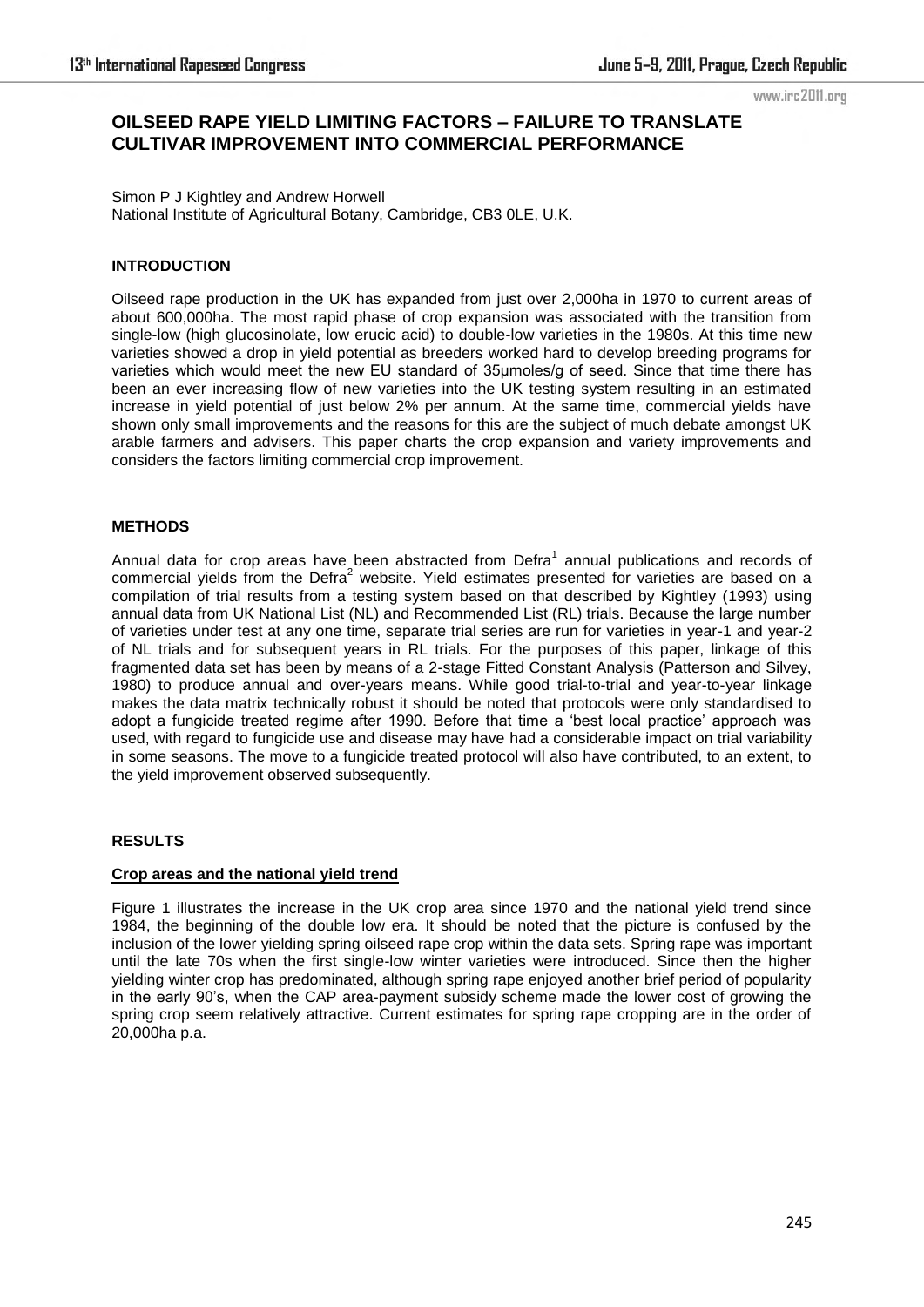## **Variety improvement**

www.irc2011.org

Table 1 illustrates the improvement in variety yield since 1984. The figures represent the adjusted mean yields from their entire time in National and Recommended List trials,

**Figure 1.** UK commercial crop areas and yields for oilseed rape



**Table 1.** Mean yields (t/ha) of improved and other landmark commercial varieties in the UK, compared with the highest single low yield level of 3.86 t/ha, set by the variety Bienvenue.

| Year   | Low glucosinolate/low erucic acid variety types |       |                  |       |                 |       |                   |       |
|--------|-------------------------------------------------|-------|------------------|-------|-----------------|-------|-------------------|-------|
| first  | Open pollinated                                 |       | Composite hybrid |       | Restored hybrid |       | Semi-dwarf hybrid |       |
| tested | Variety                                         | Yield | Variety          | Yield | Variety         | Yield | Variety           | Yield |
| 1984   | Ariana (1)                                      | 3.54  |                  |       |                 |       |                   |       |
| 1986   | Cobra $(2)$                                     | 3.75  |                  |       |                 |       |                   |       |
| 1988   | Falcon (2)                                      | 3.84  |                  |       |                 |       |                   |       |
| 1989   | Envol $(3)$                                     | 3.85  |                  |       |                 |       |                   |       |
| 1990   | Bristol (3)                                     | 3.99  |                  |       |                 |       |                   |       |
| 1991   | Apex $(4)$                                      | 4.03  |                  |       |                 |       |                   |       |
| 1994   | Capitol (3)                                     | 4.08  | Synergy $(12)$   | 4.42  |                 |       |                   |       |
| 1995   |                                                 |       |                  |       | Pronto $(2)$    | 4.42  |                   |       |
| 1996   | Magrigal (5)                                    | 4.31  |                  |       |                 |       |                   |       |
| 1997   | Escort(6)                                       | 4.32  | Gemini (13)      | 4.52  |                 |       |                   |       |
| 1998   | Canberra (3)                                    | 4.30  |                  |       |                 |       |                   |       |
|        | Fortis $(5)$                                    | 4.45  |                  |       |                 |       |                   |       |
| 1999   |                                                 |       |                  |       | Royal $(5)$     | 4.63  |                   |       |
| 2000   | Winner (7)                                      | 4.53  |                  |       |                 |       |                   |       |
| 2001   | Expert (8)                                      | 4.68  |                  |       | Exact $(10)$    | 4.67  |                   |       |
| 2002   | Es Astrid $(9)$                                 | 4.72  |                  |       |                 |       |                   |       |
|        | Castille (10)                                   | 4.68  |                  |       |                 |       |                   |       |
| 2003   |                                                 |       |                  |       | Excalibur (10)  | 4.79  | PR45D01 (15)      | 4.55  |
| 2005   |                                                 |       |                  |       | Plash(14)       | 4.84  |                   |       |
| 2006   | Vision $(11)$                                   | 4.87  |                  |       | PR46W21 (15)    | 4.94  | $DK-Secure(10)$   | 4.66  |
| 2007   | $DK-Cabernet(10)$                               | 4.99  |                  |       |                 |       | PR45D05 (15)      |       |
| 2008   | Sesame $(12)$                                   | 5.21  |                  |       |                 |       | $DK-Sequoia(10)$  | 4.78  |
| 2009   |                                                 |       |                  |       |                 |       | Thorin $(16)$     | 4.85  |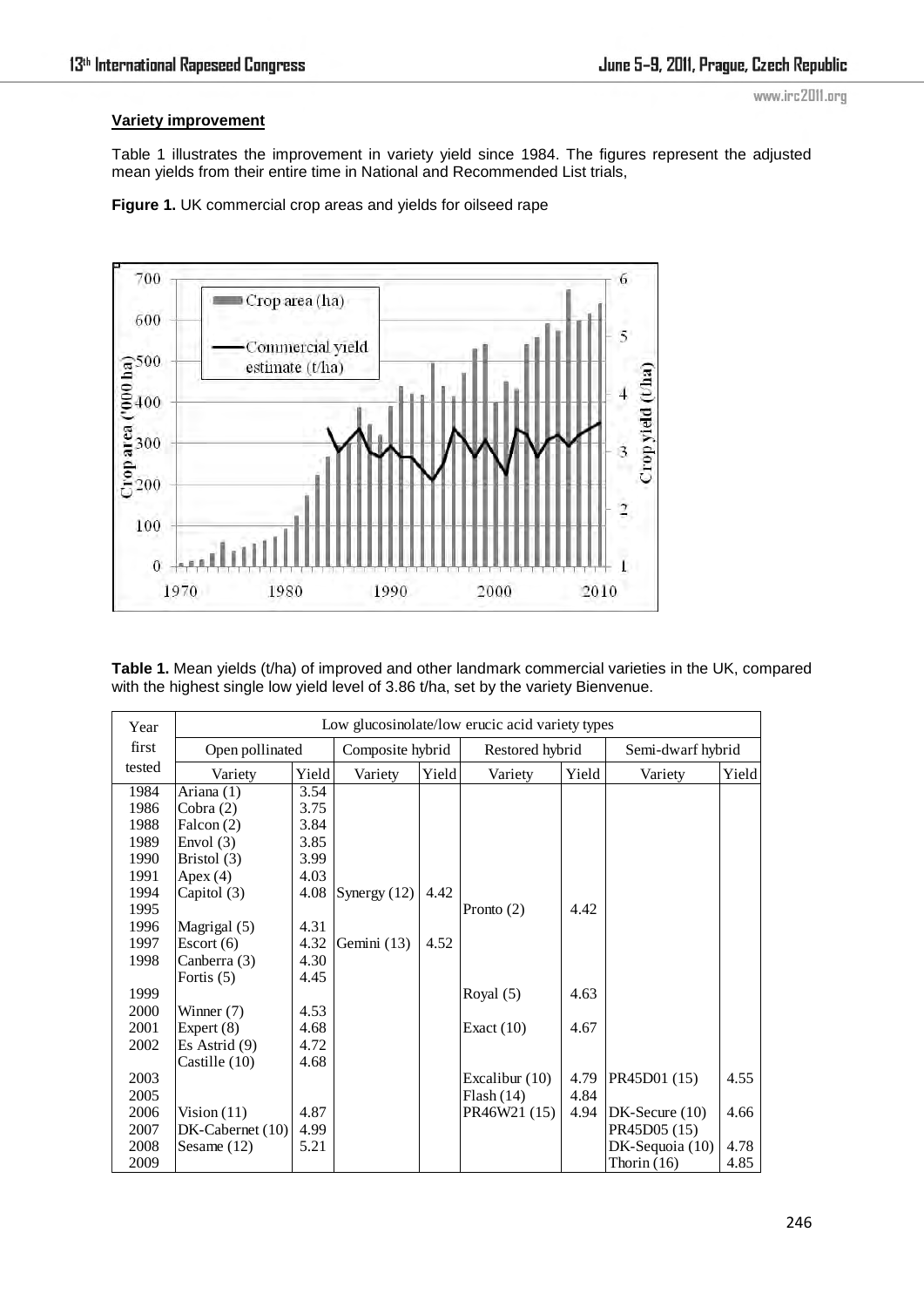www.irc2011.org

( ) = Breeders – as originally listed: 1, Semundo; 2, Lembke; 3, Cargill; 4, Dippe; 5, Syngenta; 6, Limagrain; 7, Raps; 8, Momont; 9, Euralis; 10, Monsanto; 11, Lantmannen SW; 12, Serasem; 13, KWS UK Ltd; 14, DSV; 16, Pioneer Hi-Bred Northern Europe

charted against the year in which they were first listed. The varieties presented are those which offered yield advances and, in a small number of cases, other varieties that became commercially important because of other, non-yield characteristics. Varieties are divided into four categories: conventional, open pollinated (OP) varieties; varietal associations (VA) - mixtures of a sterile hybrid line and a pollinator OP line; restored hybrids; semi-dwarf restored hybrids. As a point of reference, the yield of the highest yielding single-low variety, Bienvenue, is given.

### **DISCUSSION**

Table 1 shows that the first double lows represented an 8.3% drop in trial plot yields, from 3.86t/ha, down to 3.54t/ha. Subsequent yield improvement progressed steadily to the current estimated value of 5.21t/ha for the OP variety, Sesame, averaging 1.96% p.a. The initial advantage indicated for the first hybrids was not been confirmed and is now attributed to a defect in the trials system with, in the early years of hybrid testing, all varieties fully randomised within trials. This is now believed to have greatly benefited partially male sterile composite hybrids, because of the excess of pollen provided and, after numerous disappointments from commercial crops, these hybrid types were largely discredited in the UK and then abandoned. Analysis of restored hybrid performance in trials revealed that their yields benefited from inter-plot competition when grown next to OP varieties and the two types are now blocked separately within trials. Since introducing this protocol amendment hybrids have shown no consistent advantage over OPs. It can be argued that the factors suppressing improvement of commercial yields are largely economically driven are considered here.

### **Rotations**

The popularity and economic value of the crop has resulted in short rotations and a wheat:wheat:rape cycle is now common in the major arable regions. This has caused an intensification of pest and disease problems. For the major diseases of oilseed rape – stem canker, (*Leptosphaeria maculans*) light leaf spot, (*Pyrenopeziza brassicae*) and Sclerotinia (*Sclerotinia sclerotiorum*) – inoculum levels have inevitably built up to high levels in the soil. While good control by fungicides is available, when weather conditions permit timely spraying, the use of fungicides is sometimes reduced, as an economy, in seasons when predicted crop prices are low. There are also reports of reduced efficacy for the control of light leaf spot by triazole fungicides, in the north of the country. New threats, linked with short rotations are emerging. In 2007 the first UK reports of Verticillium wilt (*Verticillium longisporum*) were received and research by the University of Warwick has identified two fungal root pathogens (*Olpidium brassicae* and *Pyrenochyta sp.*) which appear to build up to high levels in soils with a history of frequent rape cropping.

### **Soil nutrition**

Use of fertilisers has not moved significantly to address the greater genetic yield potential of modern varieties. Date collected for the British society of Fertiliser Manufacturers (BSFM – Dawson, personal communication) indicates that nitrogen use has declined from application rates in the region of 250kg/ha in the 1980s to 180 – 200kg/ha since the early 1990s. The application of both phosphate (P) and potash (K) has declined steadily from a high of about 60kg/ha in the early 1980s to a lowest recorded application rate in 2009, of less than 20kg/ha. Sulphur is important for oilseed rape crops and UK industrial emissions of sulphur dioxide have fallen dramatically since 1970, from over 6,000kt to current low levels of 500kt. Sulphur deficiency in soils was recognised in the early 1990s and since then the proportion of the national rape crop receiving sulphur applications has risen from 8% to 70%. Availability of sulphur-containing fertilisers is limited however and 2009 saw a drop to only 60% of the crop receiving sulphur.